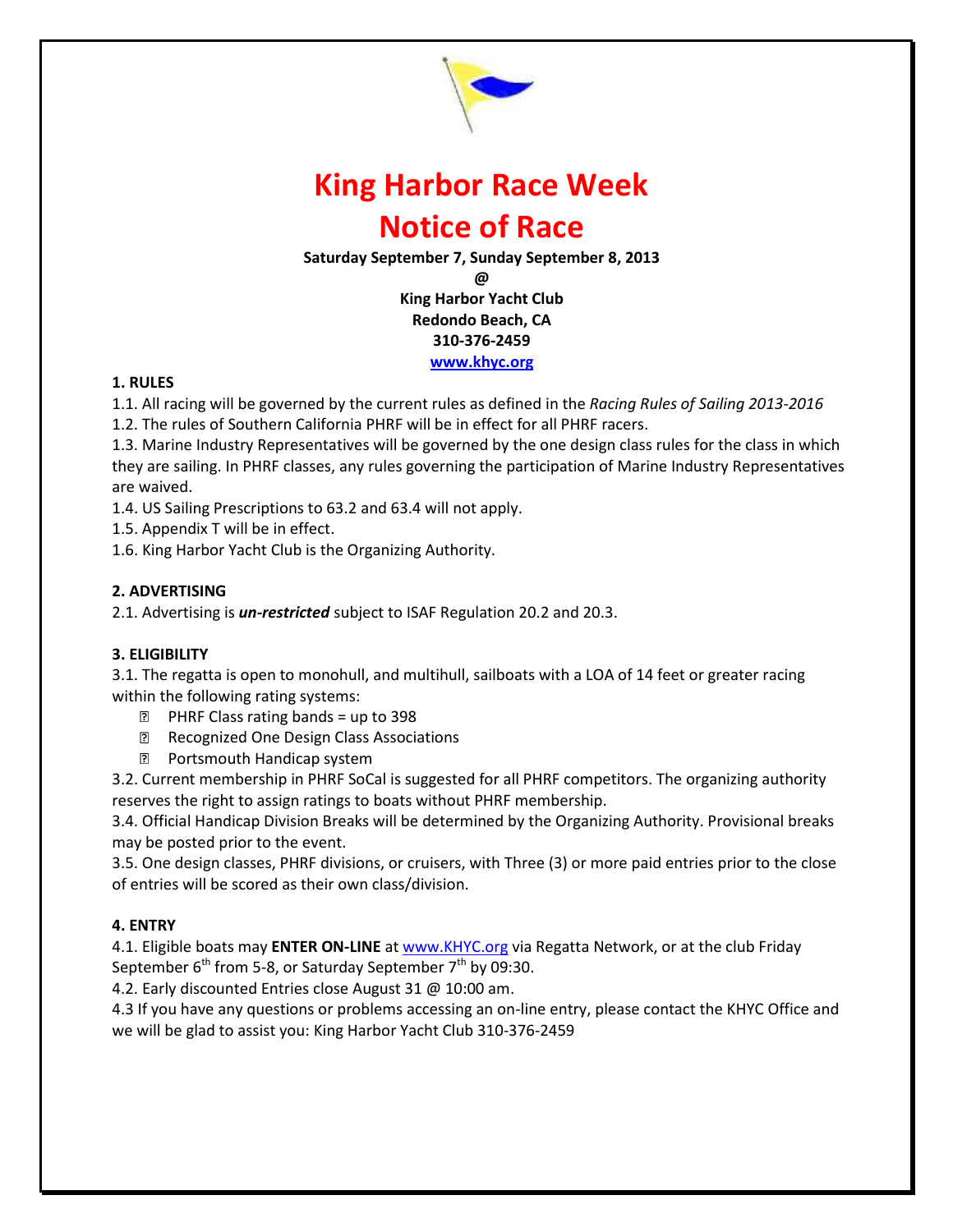### **5. ENTRY FEES**

5.1. A \$25 entry discount is available for entries received prior to 10:00 am on August 31, 2013.

5.2. To determine fees, a boat's LOA should be rounded to the lower whole number (35' 8" = 35'): **Boats sized ≤ 20' = \$75 (\$50 prior to 8/31),Boats sized 21' to 29' = \$100 (\$75 prior to 8/31) , Boats sized 30' to 39' = \$120 (\$95 prior to 8/31), and boat 40' and over = \$140 (\$115 prior to 8/31)** 

5.3. Payment online at Regatta Network may be made by credit card, or mailing a check to KHYC at 280 Yacht Club Way, Redondo Beach, CA 90277.

# **6. CLASSES**

6.1. Competitors will be divided into the following categories:

- 6.1.1. PHRF Handicap Racing for up to five divisions
- 6.1.2. One Design Class Racing with separate starts for fleets with three or more entries.
- 6.1.3 Cruiser fleet with Random Leg course

### **7. MEASUREMENT**

Each boat competing in a handicap class is suggested to possess a valid rating certificate from the appropriate rating authority, If not a rating will be assigned by the organizing authority. Boats must remain in the water once launched from Saturday morning prior to racing until completion of the racing on Sunday afternoon.

### **8. SCHEDULE OF EVENTS**

*8.1. Thursday , September 5 (optional)* 18:00 Thursday night Twilights (additional \$5.00 fee paid at the KHYC sign up desk Thursday night prior to racing)

### *8.1. Friday, September 6*

1300-1800 Check-in and Skipper's packet pickup for King Harbor Race Week

# 1800 Skippers and crew VIP Welcome Party with a Free keg of beer for registrants

# *8.2. Saturday, September 7 (three races planned, four if conditions permit)*

0830 – 0930 Late Check-in & Skipper's packet pickup for King Harbor Race Week

0930 Skippers Meeting on lower deck

11:55 Warning signal for all venues

1800 King Harbor Yacht Club "Regatta Outreach" Party with live music

# 8.3 *Sunday, September 8 (two races planned, three if conditions permit)*

11:55 Warning signal for all venues

1700 Trophy Ceremony and post regatta party

# **9. SAILING AREA AND SAILING INSTRUCTIONS**

9.1. Ocean racing venues featuring windward-leeward courses of varying lengths will be provided.

9.2. A random leg distance course for a cruising fleet is planned

9.3. Official Sailing Instructions, Course Assignments and Starting Order will be available at Check Ins detailed in the sailing instructions and on the KHYC website as soon as available (KHYC.org). 9.4. Changes to the sailing instructions will be posted by 09:30 each day.

# **10. SCORING**

10.2. Handicap scoring for PHRF Corrected time = Time on Time.

10.3. Five races are planned for PHRF and One design classes. The Race Committee may run more, or fewer, races each day to accomplish the scheduled number of races. (1) race each day for Random Leg classes.

10.4. For all classes, one completed race will constitute a series; If more than five races are run, one race will be excluded.

# **11. PRIZES**

11.2. Trophies will be presented as soon as possible at the conclusion of racing on Sunday.